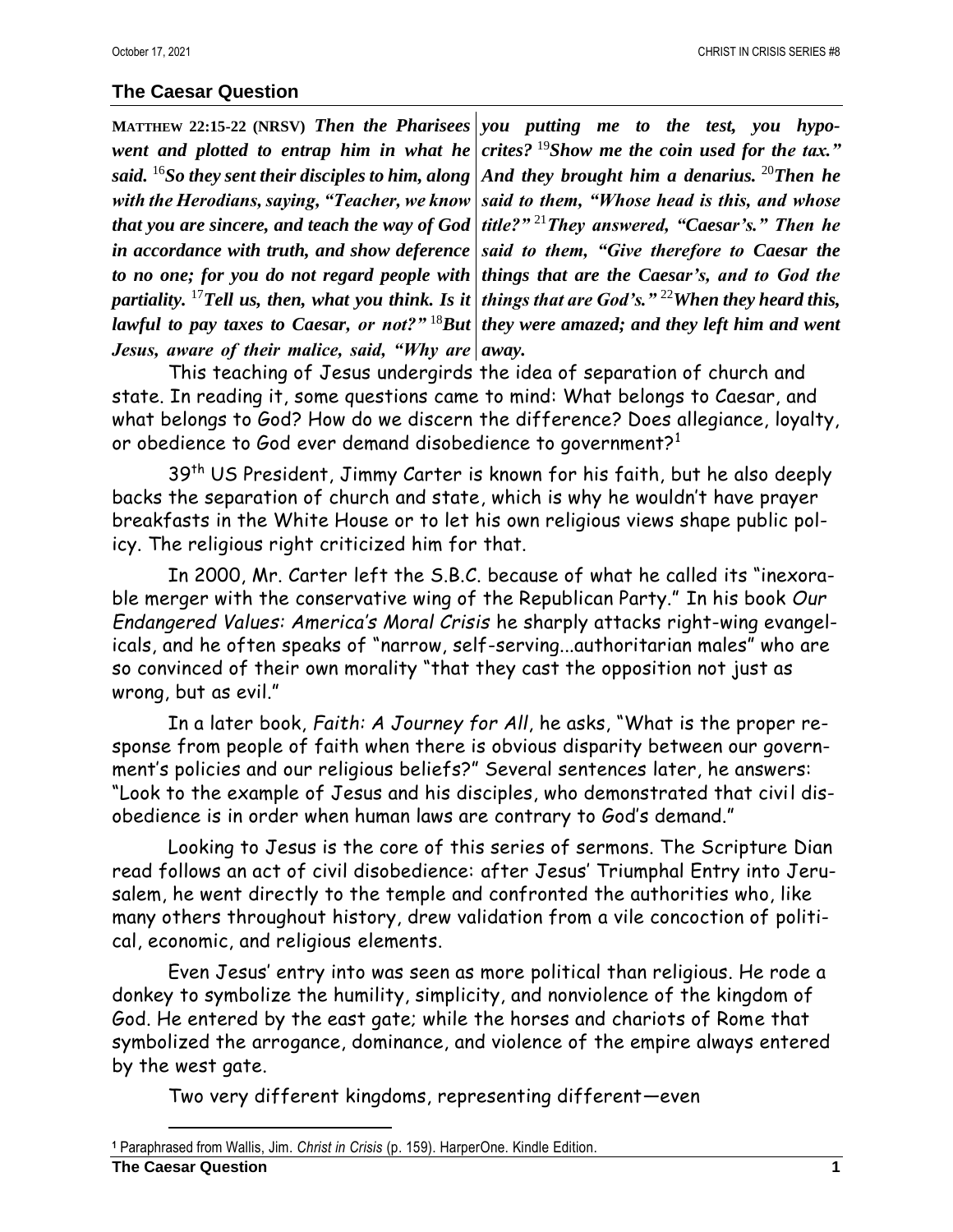contradictory—sets of order and values. Some believe, mistakenly, the new kingdom has nothing to do with politics. It's personal—spiritual—private—me and Jesus, all alone; so, their appeal is for Christians to submit to the power of the state; and there are some Gospel texts and part of Romans 13 that, when taken out of context, can appear to support such an idea.

But that's *not* what Jesus *said*, and that's *not* what he *lived*. His life defines the alternatives in this text: what belongs to Caesar and what belongs to God—and when the two are in conflict, there was no doubt that his ultimate allegiance and loyalty lay with God and not with Caesar.

"Jesus makes clear who he is, and what it means to come 'in the name of the Lord.'" <sup>2</sup> He disrupts the corrupt temple operation, overturning tables and driving out the animals religious hucksters used to controlled a sacrificial system that made them rich and oppressed the poor—particularly poor women. Jesus simply would not tolerate unjust economic power in the place of worship. ...

(Paraphrasing Wes Granberg-Michaelson in *Sojourner* Magazine), in cleansing the Temple, Jesus exposed and condemned exclusionary temple rules and practices. He not only said those in control were running a 'den of thieves,' he also declared the temple to be a 'place of prayer for all nations!' *All nations*; not just males in positions of wealth and power within an exclusive cultural and religious group.

And there was more. The Sadducees and the High Priest—essentially an oligarchy—controlled the temple and held tight to whatever political and religious power Rome allowed. They betrayed the heart of Jewish tradition in their unholy alliance with Roman power. But that was the trade-off that kept them in control. $^{\rm 3}$ 

Which brings us to today's text in Mathew. It's interesting that the gospel writers describe this situation as an effort to "trap" Jesus. Many of Jesus's followers today face similar traps in relation to the state. The way Jesus avoids the trap and clarifies the choices can guide us today.

The beauty of Jesus's answer to the trick question is that while it looks like an endorsement of the census tax, it actually subverts the emperor's power. Jesus puts the Empire's power in perspective: Render unto Caesar what is Caesar's but remember who owns the world. "[God is] the Lord and there is no other," says the prophet Isaiah (Isaiah 45:6).<sup>4</sup>

From the opening of his ministry, Jesus systematically attacks the injustice of the social order and lifts up a countercultural alternative. In Luke, he begins his ministry in his home town, where he sets the standards for all he is about: *…to proclaim good news to the poor... release to the captives… (and) recovery of sight to the blind… to let the oppressed go free, and to announce the year of the Lord's favor.* **(LUKE 4:18-19)**

The year of the Lord's favor probably is a reference to the year of Jubilee-what might be called the 11<sup>th</sup> Commandment (Leviticus 25:8ff). Israel never

<sup>2</sup> Ibid. (pp. 159-160).

<sup>3</sup> Adapted and paraphrased from Wes Granberg-Michaelson, "Asking 'Which Jesus?' in 2018," Sojo.net, March 26, 2018, https://sojo.net/articles/asking-which-jesus-2018.

<sup>4</sup> Min-Ah Cho, "What Is Empire?," Sojo.net, accessed September 14, 2018, https://sojo.net/preaching-the-word/what-empire.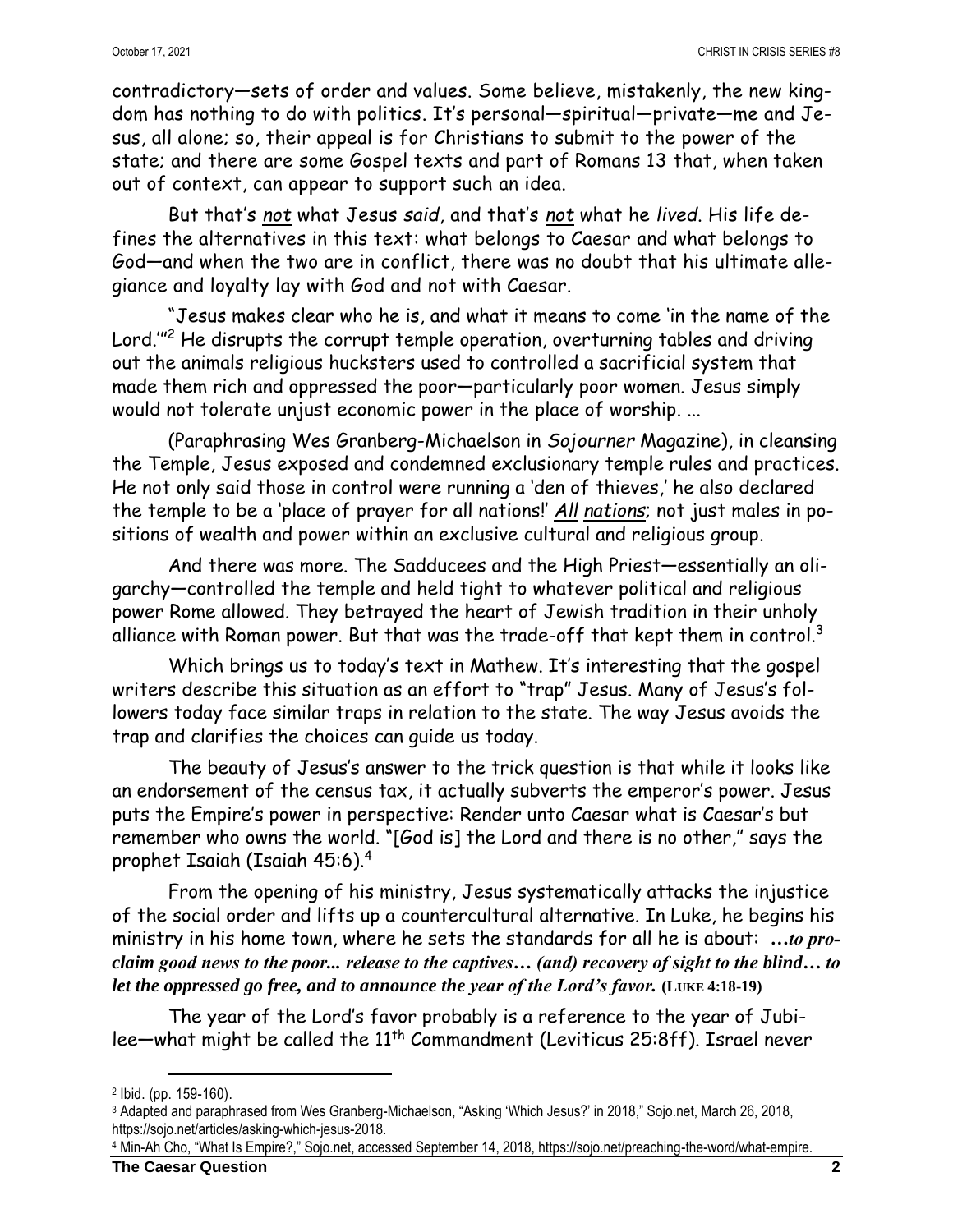observed Jubilee; and the biblical account of Jubilee is not included in the Christian Lectionary. Isn't that interesting?

Jubilee was meant to occur every fifty years. All debts were to be forgiven, all slaves released, and all property returned to the families of the original owners. You can see why it was never observed. Let's just ignore it; maybe it'll go away.

Jubilee was an expression of God's sense of justice; leveling the playing field. Jesus embraced it; It undergirded his attacks on the unjust systems built upon property, wealth and power: "God has sent me to proclaim Jubilee."

Jesus followed the precedent set by the prophets, speaking truth to power, calling people to "seek justice, love mercy, and walk humbly with God" (Micah 6:8). In that precedent, he consistently challenged unjust laws and social structures wherever he found them—in rigidly exclusionary Temple policies or in Roman law.

He challenged the rigid social caste system of clean and unclean by calling a tax collector as his disciple and by sharing table-fellowship with outcasts. By touching a leper, he already was considered impure; by eating with "sinners," he defied Pharisaical codes of ritual purity. He assaults the symbolic center of Judaism by ignoring sabbath laws and boldly claiming, "The sabbath was made for man, not man for the sabbath." He even healed a man's hand on the Sabbath. 5

Now, when we seek to be faithful to Jesus' principle, "give to Caesar what is due Caesar, and the God what is due God," we need to be careful that we don't hide behind it and let Caesar do anything Caesar wants to do.

When the last Administration initiated inhumane polices at our southern border, including separation of children from their parents, faith communities across the country rose to speak against this utter lack of compassion. But the administration cited Romans 13 and claimed, "The Bible says you have to allow the government to do whatever it wants to do."

That's not even close to what Paul intended, and it's a gross distortion of Jesus dictum, "Give to Caesar what is due Caesar…" I concur with Jim Wallis' response, "This is a line of demarcation that political power must not be allowed to cross. If Jesus is Lord, we are called to love our neighbors in every circumstance, and to even love our enemies. In Matthew 22, Jesus puts loving God and loving your neighbor at the heart of everything. 'On these two commandments hang all the law and the prophets.' In Matthew 25, Jesus commands us to welcome the stranger." 6

Again, Jesus is consistent with the Hebrew prophets. 119 times in the NRSV we are reminded of two things: (1) that our ancestors in the faith dwelt as aliens in the land of Canaan, and (2) from the time the Israelites entered the Promised land God was consistent: "You shall not wrong or oppress a resident alien, for you were aliens in the land of Egypt" (Exodus 22:21).

Here's the thing: since very early in Judeo/Christian history, God's people have been inconsistent in their application of Jesus' principle, "Give to Caesar what

<sup>5</sup> Wallis, Op. Cit. p. 165.

<sup>6</sup> Ibid., p. 168.